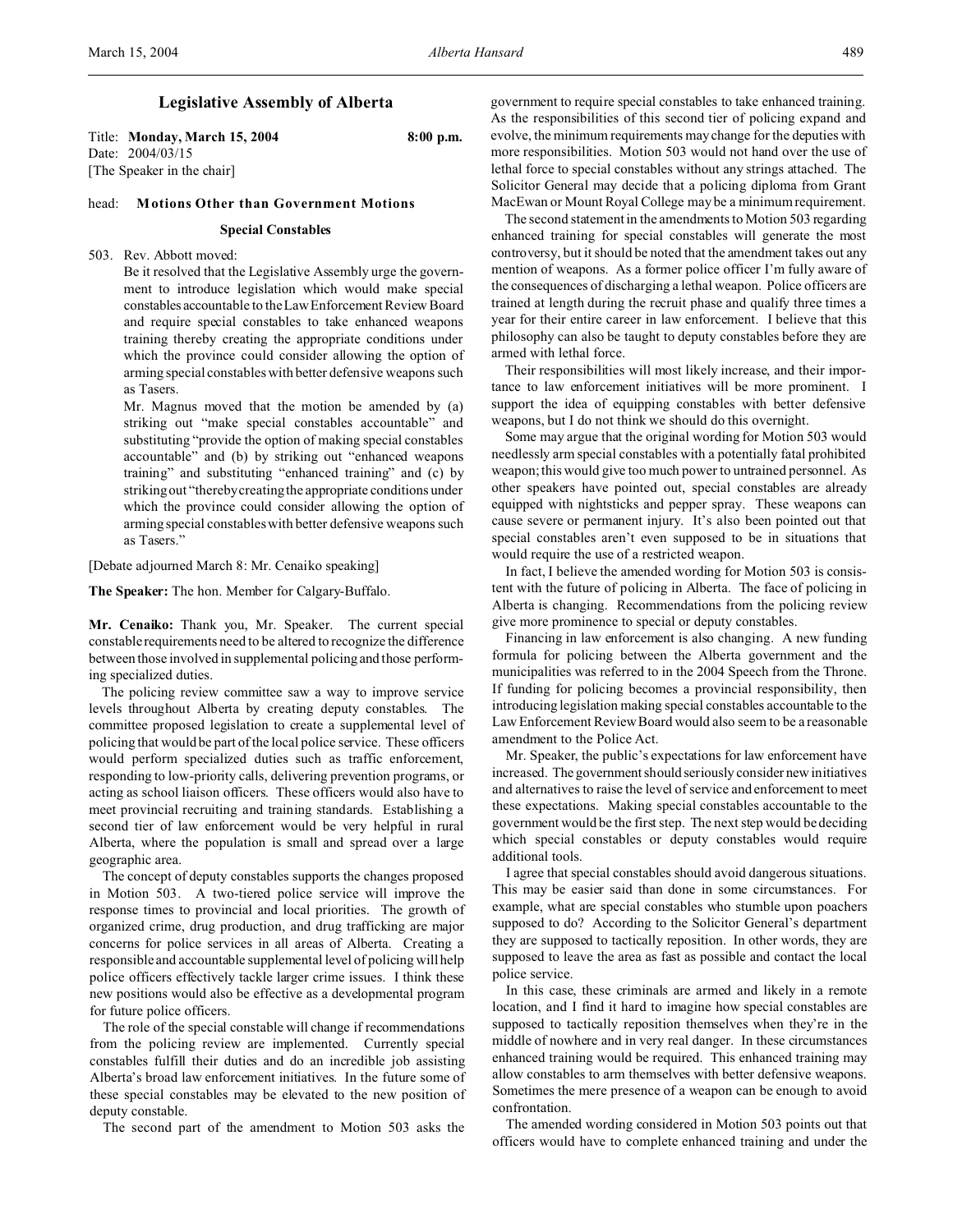Police Act would be accountable to the Law Enforcement Review Board rather than their employer.

As the face of policing evolves, the new level of law enforcement will require additional training and stronger educational requirements. As I mentioned earlier, deputy constables could be responsible for enforcing traffic laws and low-priority calls. These situations could be very dangerous for any police officer.

This amended motion, Mr. Speaker, is a reasonable consideration for the Alberta government as we reform law enforcement in Alberta. I believe that the proposed amendment fits better with the Alberta government's vision for the future of policing, and I encourage all members to vote in favour of Motion 503.

Thank you, Mr. Speaker.

**The Speaker:** The hon. Member for Edmonton-Centre. We are on an amendment, hon. members.

**Ms Blakeman:** Thank you very much, Mr. Speaker. You know, I think context is really important when we examine proposals that are brought before this Assembly. In fact, I was going to refrain from commenting on the motion that's been proposed, but the hon. Member for Calgary-Buffalo raised an issue that reminded me how important context is because he referred to the MLA policing review committee. That's the context that I think is missing from the discussion which I as a member of the Assembly think I need in order to understand where the member's proposal would fit and, in fact, the amended proposal would fit.

Two very different things have come before us in connection with this Motion 503: the original motion, which had three parts to it, including arming special constables with Tasers, and then the amended motion, which has removed the part about Tasers and retained the part about accountability to the Law Enforcement Review Board and enhanced training.

What we're missing here is the final response from the government on the recommendations from the MLA policing review. Originally that report was produced by the committee in July of '02. By October of '02 we had a response from the government that they were considering some things and sending the rest back out into the community for an additional feedback loop, and that's the last we ever heard of it.

So I don't have any idea, and I'm listening carefully to the member, who I believe was a member of that policing review, and I'm thinking: am I getting dropped hints here? Is there something that I am supposed to be gleaning from what the member is saying that's in context or not in context? I really don't know, Mr. Speaker, because we don't have that final report and the government's final response to it before us in which to consider this recommendation.

That's not the only part that's missing from this discussion. The other part is the police staffing levels and the implementation plan for that. Now, that's something that's been asked for by the Auditor General, and he's made it very clear that, you know, he can't sort of pass any kind of comment on value for money around policing in Alberta because we don't have any idea. Well, he said, actually: we have no idea whether we're safe in Alberta right now because that plan is still not forthcoming from the Solicitor General.

It's not that I haven't tried, Mr. Speaker. I've tried a number of times to ask the Solicitor General to provide not only the final response to the MLA policing review and the police staffing levels and the implementation plan but, in fact, the corrections review that was done and, finally, the report that was done on the victims fund. So very difficult to comment on the motion that's before us while we're missing that information.

### *8:10*

In response to my most recent set of questions to the Solicitor General, we were told to hold tight; the budget's coming, and somehow that would answer all questions. Well, I hope that's coming with the tabling of those four reports or studies because without those I don't know how we can be discussing this motion here tonight. It's completely without context. It's not tied to anything. We can't tell whether we've got more policing, less policing, who's funding it, who's not funding it. It's just floating out there in space and it's to my mind not a terribly useful exercise without understanding where it might be fitting inside of some plan, which we have yet to get from the Solicitor General.

Thanks, Mr. Speaker.

**The Speaker:** The hon. Member for Calgary-Currie.

**Mr. Lord:** Thank you, Mr. Speaker. It is my pleasure to rise and contribute to the discussion regarding Motion 503 and the amendment that's currently before us.

Now, in the original motion my colleague the Member for Drayton Valley-Calmar proposed that two courses of action be taken. The first suggestion was to make special constables accountable to the Law Enforcement Review Board, and secondly, special constables would be required to take advanced training. This training would better equip special constables to carry out their duties.

I am prepared to fully support the general direction of the hon. member's motion provided that this amendment passes tonight. I do feel that special constables should be made accountable to the Law Enforcement Review Board. Special constables are being given a greater level of enforcement powers, and this should be balanced with greater responsibility to a governing body. I think this idea holds great merit, in fact, and that it should be investigated further.

So if this motion passes in its proposed amended form, I would then be able to support the second part of the motion as well. In the original wording I had reservations regarding the second goal of the motion as I am very reluctant to consider arming any person other than a police officer with a weapon capable of delivering a lethal charge. I'd like to take this opportunity to outline the reasons that I feel that only police officers should be armed with weapons such as Tasers.

Now, a Taser is often regarded as a nonlethal weapon; however, that's not always the case. These weapons are capable not only of temporarily incapacitating an individual but also of delivering a lethal charge. In certain cases Tasers can be lethal weapons, and I feel that this Assembly should be aware of that and be wary of arming any person who is not a member of a police force with a lethal weapon.

Mr. Speaker, special constables provide an invaluable service for a variety of employers, including municipal governments, police services, and the SPCA. They are charged with the enforcement of city bylaws, patrolling our provincial parks, and recently the Solicitor General has granted special constables a greater level of authority to enforce traffic laws in certain circumstances and situations. The functions that special constables perform serve to alleviate the burden of enforcement that is felt by regular police forces and do it in a far more cost-effective manner.

It is more cost-effective for several reasons, but one of the major ones is that the duration and therefore the expense of training for a special constable is actually quite a bit shorter than for a normal police officer. Special constables receive one month of training at the Alberta Justice Staff College as opposed to a five- or six-month training course that regular police officers are subjected to. This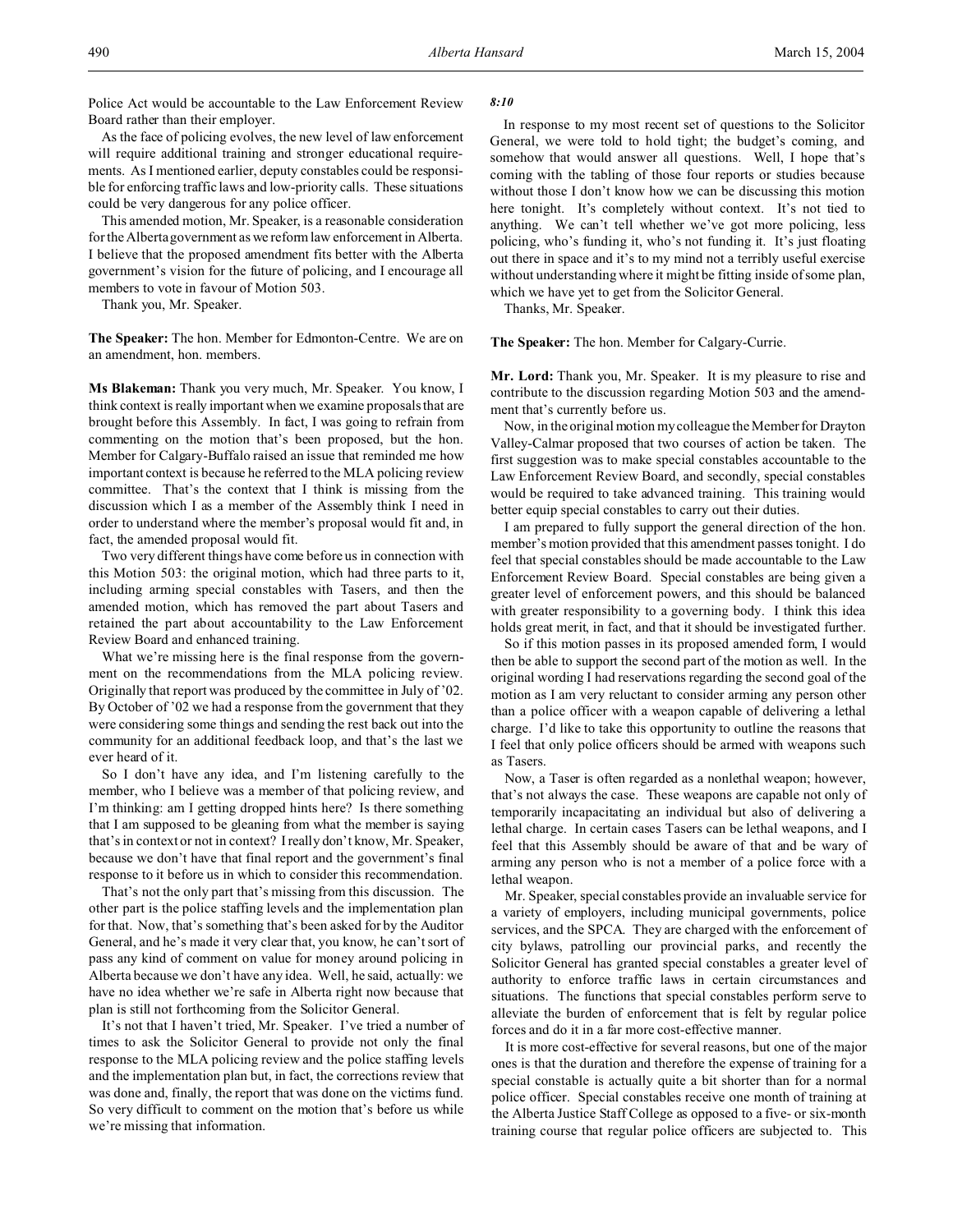level of training gives special constables the knowledge necessary to perform their specific duties.

The enforcement provided by special constables allows organizations such as municipal police forces and the RCMP to put greater focus on areas of major crime such as drug trafficking and theft. While special constables do perform certain tasks that regular police officers perform, it is important to note that special constables are not police officers, and this is reflected nowhere more prominently than in the selection process and the level of training that applicants are subjected to.

Mr. Speaker, I'd like to briefly outline the selection and training regimen of applicants looking to become an RCMP constable, for example. The selection process is divided into roughly six steps. The first is comprised of writing the RCMP police aptitude test. This exam measures candidate skills in areas such as logic, reading, comprehension, written communication, mathematics, and use of personal judgment. This test is used to screen the usually very large number of applicants by determining whether they possess the basic core skills that will allow them to succeed during the training program. If a candidate is successful at this stage, he is then allowed to officially apply to the RCMP. It is during this time that candidates need to pass the physical abilities requirement evaluation, or the PARE test, which tests a candidate's physical strength, stamina, and agility.

Provided they meet the requirements for the PARE, candidates will then move on to a formal interview, which is composed of two parts: suitability for the job and a security component. This interview is conducted by an experienced RCMP officer who uses the interview to get the most accurate picture of the applicant's abilities and assess their potential to function as an RCMP officer.

The suitability portion of the interview measures applicants' aptitude in eight areas including oral communication skills, integrity and honesty, leadership and interpersonal skills. All of these competencies are necessary to be able to carry out the duties of an RCMP constable. Many candidates are screened out at this stage and not necessarily because they're ill-suited to be a police officer but because they do not yet have the life experience necessary that allows people to make good judgment calls.

Now, if the applicant has the skills and life experience necessary and he or she passes both the suitability and security portions of the interview, then their medical and psychological health would be assessed through a battery of tests to ensure that they are also physically and mentally fit for the rigours of police work.

While this is happening, RCMP constables are conducting an extensive background check on the applicant's entire life. This is to ensure that he or she has not been giving false information during the interview and that they would not pose a security risk if they were to eventually become an RCMP officer.

After successfully passing all of these screening procedures, the candidate is then engaged as an RCMP constable and goes to Regina for training, which lasts for a full 22 weeks. During this time, trainees are barracked with their troopmates and start at 6 in the morning and finish at 6 in the evening. It's a rigorous training process that covers not only the basics such as law and how to handle a firearm but also gives officers the skill they need to assess situations they might encounter.

It is these skills that I believe to be of utmost importance because they determine when an officer feels it is necessary to use any of the weapons they are equipped with. Teaching someone just to fire a gun or a Taser is a fairly basic endeavour and can be accomplished with relative ease. What is of greater importance is to make sure that that person possesses the skills that will allow them to evaluate a situation to determine whether it is necessary to use a weapon and to

have the diplomacy and leadership skills to be able to defuse confrontations before they happen.

Mr. Speaker, police forces utilize a rigorous physical and mental training program to prepare their constables for police work. In addition to this, the trainees are screened to ensure that they not only have the necessary skills but also the necessary life experience that leads to better judgment calls and decision-making in high-stress situations. The training that Alberta's special constables receive simply does not compare to this. If we are to arm them, we would need to expand training to a level that is on par with that of regular police constables, in which case they may as well just be members of the RCMP or municipal police force.

Additionally, the physical requirements and conditioning would need to be expanded as well. Police services demand a high level of physical fitness for their applicants and their officers. This physical training serves police officers well for chasing down and apprehending suspects, but it actually serves another important purpose as well. It ensures that the police officers are strong enough and that they have enough combat training that they will not have their weapon or weapons taken away from them and consequently used against them or other innocent bystanders.

If special constables are armed with a weapon that is capable of causing death, we would be derelict in our duty if we didn't train them physically as well as mentally to deal with that level of responsibility. Again, this would require expanding training for special constables to a level that is on par with that of regular police forces, and this is simply not necessary for special constables to be able to fulfill their duties.

Mr. Speaker, special constables play a key enforcement role in our society, but the fact remains that they are not given the same level of training that regular police forces receive. In addition, special constables are not subjected to the same mental, physical, and ethical screening standards that police candidates endure. As the Taser can be a lethal weapon, I feel that it should only be issued to police officers. Members of Alberta's police forces have the training, experience, and judgment skills to ensure that a weapon of this aggressive nature is only used in the proper circumstances.

It is for these reasons that I feel unable to support the original motion's wording. That's why I will be supporting this amendment. Having said that, in its amended form I feel that this motion will do much to assist special constables. I would urge all my colleagues to stand with me in support of Motion 503.

Thank you, Mr. Speaker.

### *8:20*

### **The Speaker:** The hon. Member for Edmonton-Norwood.

**Mr. Masyk:** Thank you, Mr. Speaker. I'm very pleased to have the opportunity to speak on the merits of Motion 503 tonight. By introducing Motion 503, the hon. Member for Drayton Valley-Calmar has raised two very important issues: first, whether or not to make special constables accountable to the Law Enforcement Review Board and, secondly, whether or not doing so is something that should require these special constables to take enhanced training.

Mr. Speaker, special constables are a part of our everyday lives. We may not fully be aware of who they are and where we might interact with them, but I can assure each and every one in this House right now, today, that all of us have dealt with at least one special constable. For those of you who are a bit puzzled, the several gentlemen and ladies who are stationed at the various security checkpoints here in the building as well as over in the Annex are all special constables. While we may think of them as security guards or simply by their names, their official title is special constable.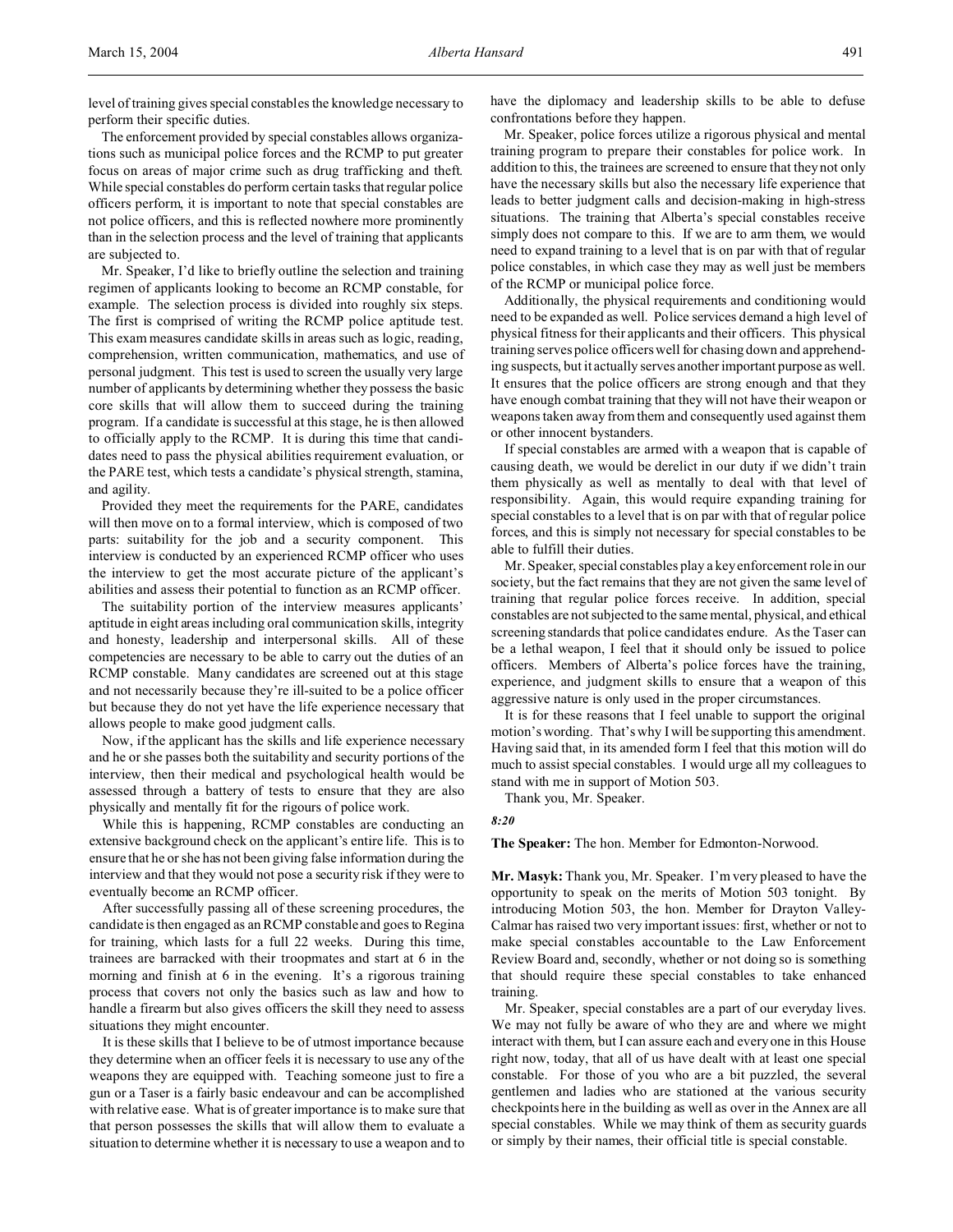Mr. Speaker, I think that part of the reason for the great value inherent in the work and efforts provided by the special constables can be found in the fact that many but not all of them are former police officers, whether with the city police department or the RCMP. As a result, they have extensive experience dealing with the public. They have knowledge of police procedures. They know how to handle potentially volatile situations with grace and professionalism, and they know how to remain calm even under adverse circumstances. This may be one of the foremost attributes for special constables as a group. Many are former police officers whose training received during their time in the police academy prepared them for careers in policing and serves them well also in their careers after policing.

Standard police training, Mr. Speaker, is both rigorous and extensive. I think most people are aware that police officers must meet minimum physical standards with some regularity and some similarity. There are some stringent psychological standards that police officers must pass. Also among the standards that police officers must meet are those of certain weapons. Officers must routinely demonstrate that they maintain their adaptiveness at properly using their weapons. In fact, they are only granted permission to carry a gun, let alone be police officers, after meeting very strict weapons standards.

Mr. Speaker, under Motion 503 special constables would become accountable to the Law Enforcement Review Board, and they would also be required to undergo and pass an expanded training regimen. In my view, an enhanced training program can only result in better special constables, making this yet another attractive feature of this motion. It is one thing to give anyone a weapon but quite another to show him or her how to use it properly and, perhaps even more importantly, when not to use it. It is, after all, a well-known fact that one of the primary functions of any kind of weapon is not that it can be discharged or used, but it's the ability to deter someone from doing something undesirable.

And so it is, Mr. Speaker, that sometimes the very knowledge of the presence of a weapon may be quite sufficient to give a would-be perpetrator pause before he or she, as the case may be, decides to disturb the peace and engage in some other kind of behaviour warranting more aggressive intervention short of detention or arrest. But what if that's not enough? What if the special constable finds himself or herself in a situation where discharging or otherwise using some weapon or other is deemed necessary? Then what?

Whenever we deal with would-be perpetrators and other potential criminals of whatever stripe or calibre, we have to consider what we may call "what if." I understand that at the present time special constables are under order to tactically reposition themselves whenever a what-if situation arises. That is, whenever a special constable finds himself or herself in a situation he or she considers threatening to life or limb, the sanctioned response by the Alberta Solicitor General is to leave the premises to call the police. As much as that may be the only mandatory response, it seems to me that that opens up the possibility that the perpetrator or perpetrators can get away quite easily while the special constable calls for assistance from the police or RCMP.

We have a motion before us that seeks to strike some sort of middle ground or middle link in the road of compromise between the current mandated response to tactically reposition themselves and call for back up, on one hand, and the prohibition on the use of

firearms by special constables, on the other hand. For this reason, Mr. Speaker, I am very pleased to see that the motion has been amended.

In its previous form I would have not been able to support it due to the lack of emphasis on the enhancement of all training rather than just the weapons training for special constables. At the present time special constables undergo a four-week training program before they are considered ready for the job. Not only are the physical and psychological standards they must meet considerably less stringent than those their counterparts in regular police forces and the RCMP must meet, but only one of the four weeks of training is devoted to weapons training.

Mr. Speaker, members of this House who have any experience serving in the armed forces know how extensive and rigorous the weapons training is that soldiers must undergo. It is, to say the least, a rather lengthy and involved process. Before you get anywhere near a firing range, you learn the various parts of your weapon and how they function, how you take them apart and put them together, and how you properly clean and maintain your weapon. That's before you even get to use bullets. Once you graduate from blanks to live ammunition, the rigours and the emphasis on safety border on the extreme. By this time, several weeks or even months may have passed, but the soldier is still in training.

I would strongly suggest that any increase in arsenal availability to special constables must be preceded by a significant increase in the length of training that any special constable recruit must undergo. However, even though the amended motion calls for increased training, I agree with concerns about providing special constables with more weapons than at the present time. It has come to my attention that the policing review committee raised concerns about the difficulty of providing weapons training to deputy constables, as would be the official title of these new and improved special constables. As these deputy constables would be performing a variety of functions, their weapons training would have to be rather comprehensive to offer what could be called the one-size-fits-all approach to the said training.

A willingness to serve does not equal immediate street readiness, Mr. Speaker. One thing that we can all agree on is that it is never a good idea to place weapons of any kind in the hands of those who have not been rigorously screened and adequately trained, particularly so if the weapons in question are intended to be used to maintain peace. Mr. Speaker, I have no reservations about how or that we would properly screen special constable trainees as well in the future . . .

**The Speaker:** Excuse me, hon. member. I hate to interrupt, but our Standing Orders do provide for five minutes for the sponsor of a motion other than a government motion to close the debate. I now invite the hon. Member for Drayton Valley-Calmar to close debate on Motion 503, recognizing that we have an amendment to the motion before us.

**Rev. Abbott:** Thank you, Mr. Speaker. It is a great honour to be able to stand here and close debate on Motion 503. In fact, I do fully accept the amendments that have been put forward by the hon. Member for Calgary-North Hill. In fact, I think that what the amended motion does is basically stress the two main parts of the motion.

Bymakingspecial constables accountable to the Law Enforcement Review Board, amended Motion 503 brings added accountability to the special constable level of policing and, thus, should improve public trust in special constables. Also, amended Motion 503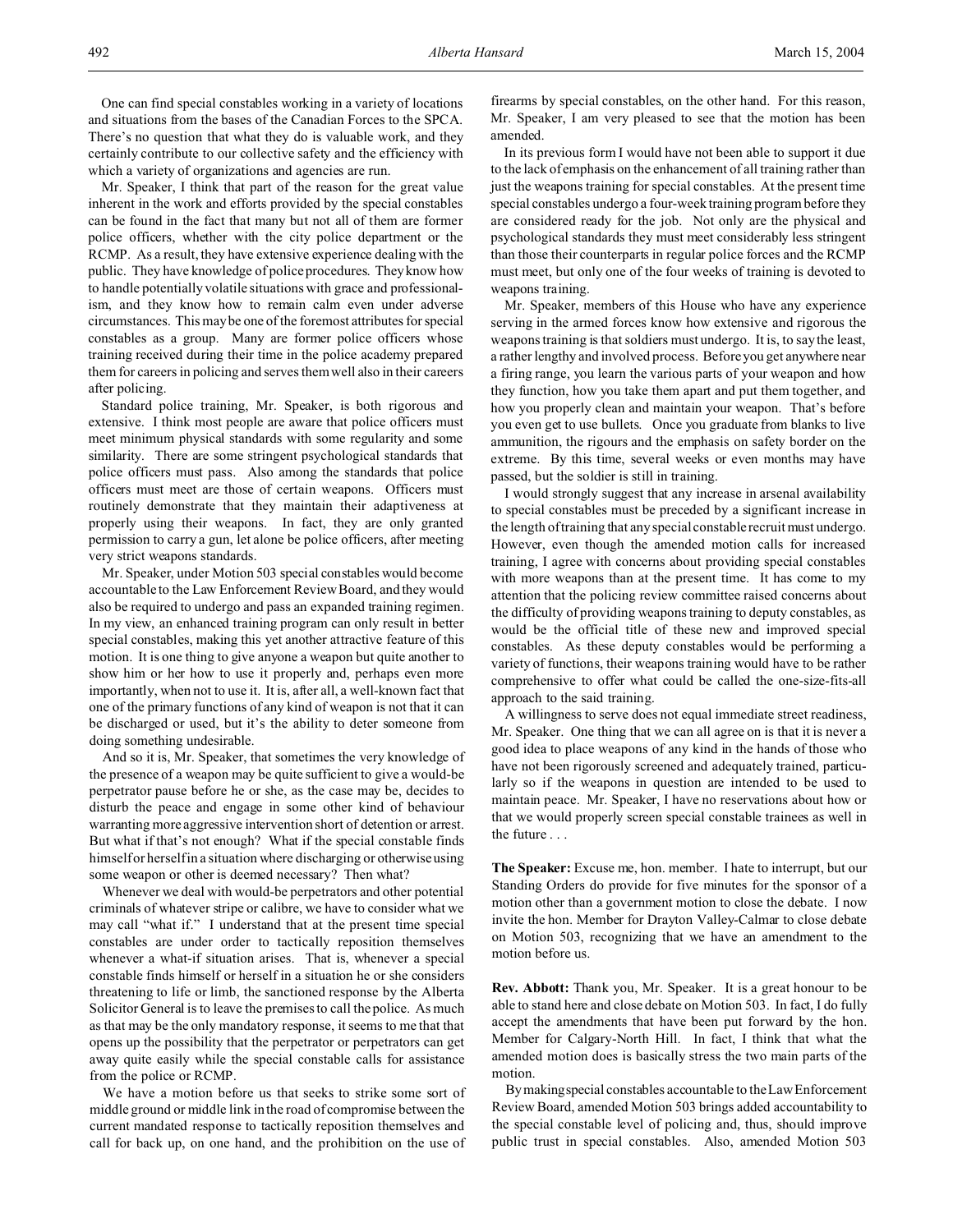requires special constables to take greater training for the position. This would result in better prepared special constables.

#### *8:30*

So, Mr. Speaker, I see this as a win/win. Like I said, I accept these amendments, and I think that they will really help the special constables of Alberta. I really like what the Member for Calgary-Buffalo talked about with regard to deputy constables, and certainly some day that may be the direction that this province decides to go. But there's no question that these men and women are a very valuable part of Alberta's peace officer force. As we said earlier, there are in the neighbourhood of 2,400 of them in the province, so I know that accountability and training are something that they certainly need and look forward to.

I'll just close by saying thanks to everybody that participated, and I do appreciate your support on this motion.

[Motion Other than Government Motion 503 as amended carried]

**The Speaker:** The hon. Member for Edmonton-Glenora.

**Mr. Hutton:** May I ask for unanimous consent first, Mr. Speaker?

**The Speaker:** The hon. member would like unanimous consent so that he may proceed to Introduction of Guests. Would anybody be opposed to having introductions?

[Unanimous consent granted]

#### head: **Introduction of Guests**

**Mr. Hutton:** Thank you, Mr. Speaker. I have two introductions to make this evening. I would like to introduce to you and through you to members of this Assembly a constituent of mine and a parent, Barb Strange. Barb is a parent of a child in grade 2 at the Child Study Centre, and she also has a four year old who is entering kindergarten this coming September. Barbara is present in the members' gallery and is part of the Education Watch initiative. I would ask her to please rise and accept the traditional warm welcome of this Assembly.

I'd also like to introduce someone who helps me daily with my research in my office and does it effectively, efficiently, and with a smile on his face. I'd ask Emir Mehinagic to please stand and accept the warm welcome of this Assembly.

### head: **Motions Other than Government Motions** *(continued)*

#### **Fetal Alcohol Spectrum Disorder**

504. Mr. Hutton moved:

Be it resolved that the Legislative Assembly urge the government to (a) continue to develop and implement strategies to reduce and ultimately eliminate alcohol consumption prior to and during pregnancy, (b) develop and implement initiatives to support Albertans affected by fetal alcohol spectrum disorder, FASD, and (c) continue to work with all levels of government, partners and stakeholders, and members of the public to create an environment that would address the systemic problem of women consuming alcohol while pregnant.

**Mr. Hutton:** Now, Mr. Speaker, I would very much like to introduce Motion 504, which aims to address an issue that is increasingly becoming more systemic and more prevalent not only in certain communities within our province but our country as well. It is a problem that bears not only a heavy human cost but fiscal ones as well.

The purpose of Motion 504 is to support existing and encourage new strategies to combat fetal alcohol spectrum disorder, more commonly referred to as FASD. In my remarks today I would particularly like to applaud the Minister of Children's Services and the Minister of Health and Wellness, as they are partners and stakeholders, for all their efforts to educate the general public about the dangers of the consumption of alcohol during pregnancy and also for their support of those individuals who have the misfortune of being affected by FASD.

My personal involvement in the area of FASD began when I became directly involved with the Glenrose rehabilitation hospital, which provides care to children and adults suffering from the effects of this disorder. Over the years the Glenrose has provided care to thousands of patients and families who are affected by FASD, many of whom have come from communities in northern Alberta, Nunavut, Northwest Territories, and Yukon.

Many of the children that find their way to the Glenrose tend to come from low-income families and in many cases from First Nation communities. These are children who due to unfortunate circumstances will never have a chance to lead a normal childhood or a happy and productive life. The regrettable fact is that while hospitals like the Glenrose can provide these children with diagnosis and care services, they cannot provide them with effective treatment as there is currently no cure for this disorder. The effects of FASD are permanent, Mr. Speaker. At the end of the day all that the hospitals and treatment facilities can do is ease some of the suffering and pain experienced by some of these individuals.

When I became an MLA in Edmonton-Glenora, I soon became keenly aware of the fact that it is false to assume that the occurrence of FASD is more prevalent in lower income than in middle and higher income families. As a matter of fact, research seems to indicate that the disorder is just as common and potentially more common in prosperous communities as it is in lower income families. According to a national population health survey conducted by Stats Canada, researchers found that 25 per cent of all women in Canada with children under the age of five admitted to drinking while pregnant. The surprising figure is that 29 per cent of those women came from higher income families.

As you can see, Mr. Speaker, this is an issue that transcends all social boundaries and whose effects are felt as much in the city of Edmonton as they are in communities in northern Alberta. However, before I discuss some of the social impacts of FASD, I would like to provide the House with a bit of background concerning this particular type of condition.

Mr. Speaker, FASD is an umbrella term used to describe a range of disabilities and diagnoses associated with parental exposure to alcohol. The development of such disabilities is directly related to a range of factors including the timing and the amount of alcohol consumed by a mother during her pregnancy, the use of other substances, the genetics of the mother and her fetus, and the mother's overall health. Furthermore, other aspects including economic, social, and physical status of the parent can also play a role in the development of the disorder. Consequently, FASD includes such diagnoses as fetal alcohol syndrome, partial fetal alcohol syndrome, fetal alcohol effect, fetal alcohol-related neurodevelopmental disorder, alcohol-related birth defects. Those all go under the heading of FASD now.

While being the leading cause of developmental disability among our children, FASD is one of the most poorly understood medical conditions in Alberta and across Canada. Children born with this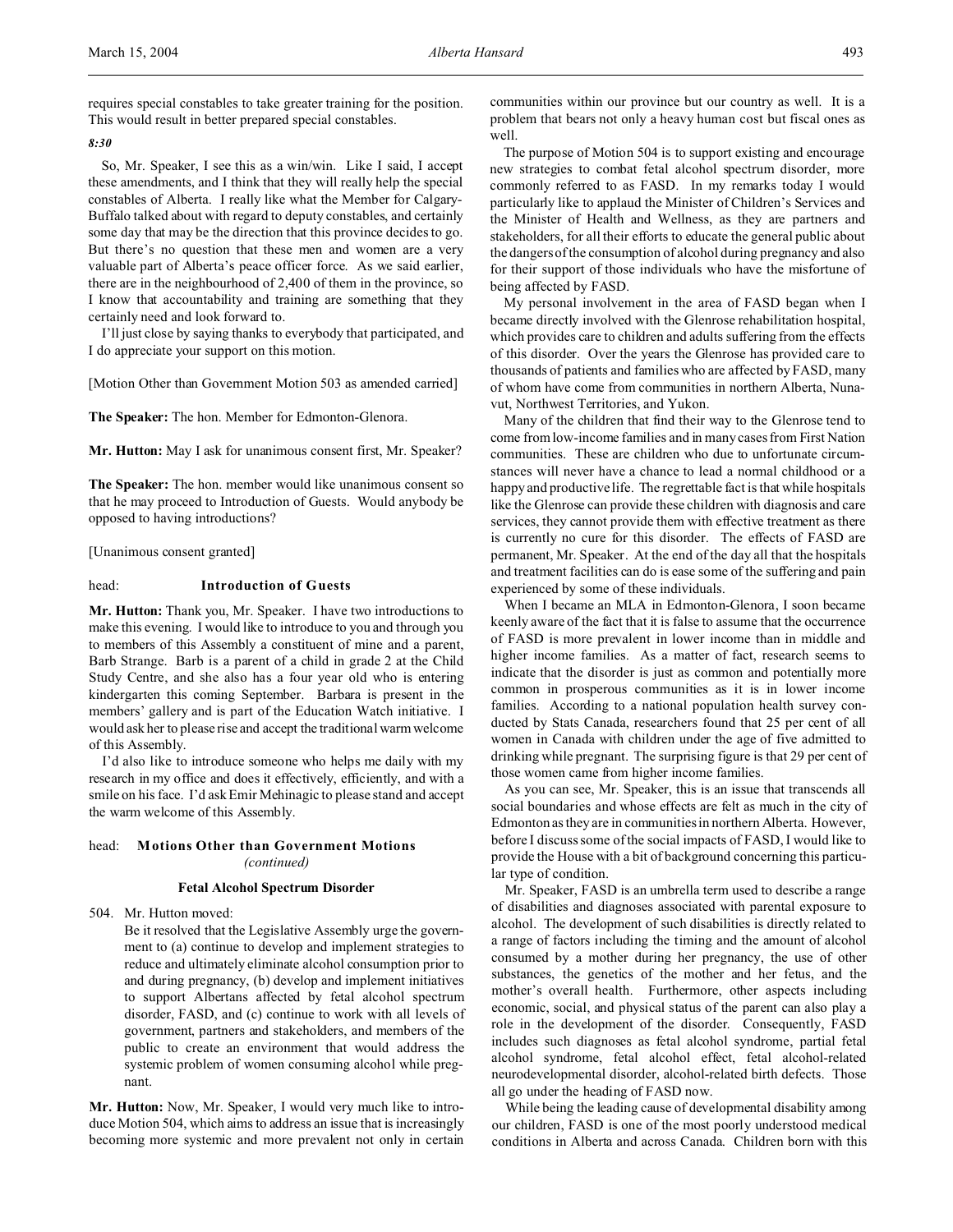Unfortunately, at the present time we have no way of knowing exactly how many individuals living in Alberta or Canada are affected by this condition. This is largely a result of the fact that there are currently no set standards for detection of the disorder and because of the negative stigma associated with women who are known to have produced a child with FASD.

Furthermore, Mr. Speaker, while this scientific community has been able to determine the prevailing factors that contribute to the development of FASD, they have not been able to determine exactly what amount of alcohol is healthy for the fetus. The reason behind this lack of understanding is partly due to the fact that not all mothers can metabolize alcohol at the same rate. In other cases doctors have found that mothers who drank heavily during pregnancy have produced perfectly healthy offspring who show no signs of brain damage. Therefore, while we do not know exactly what quantity of alcohol consumed will end up hurting a child, we do know that alcohol does dehydrate and destroy brain cells, which tend to be extremely vulnerable during the development of the fetus.

We also know that of all the substances that can cause birth defects, which includes heroin, cocaine, and certain medical substances such as codeine, alcohol tends to be the one most dangerous for the fetus. As a result, some of the most common physical defects associated with babies affected by alcohol and, consequently, FASD include small birth weight, small head circumference, small, widely spaced eyes, flattened mid face with a short upturned nose, thin upper lip, and no noticeable curve between the nose and mouth. It is important to note that these particular physical defects occur usually if the mother was drinking within the first trimester and may not show up at all if she consumed alcohol within the second or third trimester.

The most common mental problems and challenges faced by individuals with FASD include attention deficit, memory deficit, hyperactivity, and difficulty absorbing concepts. While many of these children and adults suffer from certain behavioural problems, it would be incorrect to assume that the majority of them enjoy lower intelligence levels. As a matter of fact, recent data seem to indicate that only 15 per cent of the children with FASD have IQs under 70, while the vast majority enjoy IQs of normal or above-average range.

### *8:40*

However, Mr. Speaker, this statistic is a bit misleading because while many children and adults who are affected by the disorder can perform well on tests and execute tasks that are repetitive or familiar in nature, they are unable to use their knowledge gained in the tasks to adapt to new situations or environments. Unfortunately, this means that many of them who have difficulties absorbing new concepts do not possess the ability to solve new problems and challenges.

On a more serious note, Mr. Speaker, their mental disabilities also tend to hamper their capacity to learn from mistakes and the consequences of their actions. Many of them display immature social behaviour, display poor social judgment, lack the capacity to control their emotions, and some tend to be inappropriately friendly to strangers. Consequently, many of those who suffer from various forms of FASD tend to be socially unfit, unemployable, and even worse, vulnerable to high-risk behaviours and situations including crime.

Research done across Canada seems to indicate that a high percentage of homeless people and juvenile and adult offenders suffer from undiagnosed FASD. While there is no hard data available, some researchers estimate that as many as 1 in every 4 inmates found within our correctional institutions suffers from the effects of this disorder. This not only places a great pressure on our criminal justice system but also places great social and financial burdens on our society as a whole. The sad part about this situation is that if circumstances had been different, these people would have had the opportunity to lead perfectly normal lives.

While we are on the subject of costs, Mr. Speaker, I would like to highlight the fact that since there is no known remedy for FASD, individuals affected by the disorder require lifelong care and treatment. This, in turn, means that the costs associated with FASD treatment are very, very high. More specifically, Health Canada reports that without taking into account the lost potential and opportunity of these individuals, direct costs associated with FASD over a lifetime are estimated at \$2 million per person. However, the figure includes costs related only to medical care services.

I fully support the government's approach in dealing with the problem and pursuing the strategies. With this in mind, I urge all members present tonight to support our future generations and vote in favour of Motion 504.

Thank you, Mr. Speaker.

**The Speaker:** The hon. Minister of Gaming.

**Mr. Stevens:** Thanks, Mr. Speaker. It's with pleasure that I rise to speak to Motion 504 as presented by the hon. Member for Edmonton-Glenora. In Alberta research suggests that anywhere between 19 to 113 children for every 1,000 are born with fetal alcohol spectrum disorder each year. Fetal alcohol syndrome and related disorders are the leading causes of developmental disabilities in Canadian children today. What gives us hope is that it's entirely preventable.

As the minister responsible for the Alberta Gaming and Liquor Commission I'd like to add my support to this Motion 504. With the introduction of this motion the sponsoring member is asking this government to renew its commitment to this very important issue. At the outset I'd like to commend the Minister of Children's Services for all her department's valuable work to date and her continued dedication to educate the public on FASD.

This evening, Mr. Speaker, I'm pleased to highlight the contributions being made by my ministry including our participation on provincial and national FASD committees and other initiatives as well as contributions of the liquor industry. Alberta Gaming and the AGLC will continue to support efforts to combat FASD. My ministry is committed to addressing this issue. In fact, one of our guiding principles is to ensure that liquor policies reflect a commitment to social responsibility.

### [Mr. Shariff in the chair]

Just recently we created a social responsibility division within the AGLC. The newly formed division will enhance our focus on social responsibility including new opportunities to increase awareness about responsible alcohol consumption. This includes monitoring emerging issues and trends and developing policies to address the social and economic implications of those issues and partnering with the Alberta Alcohol and Drug Abuse Commission and the liquor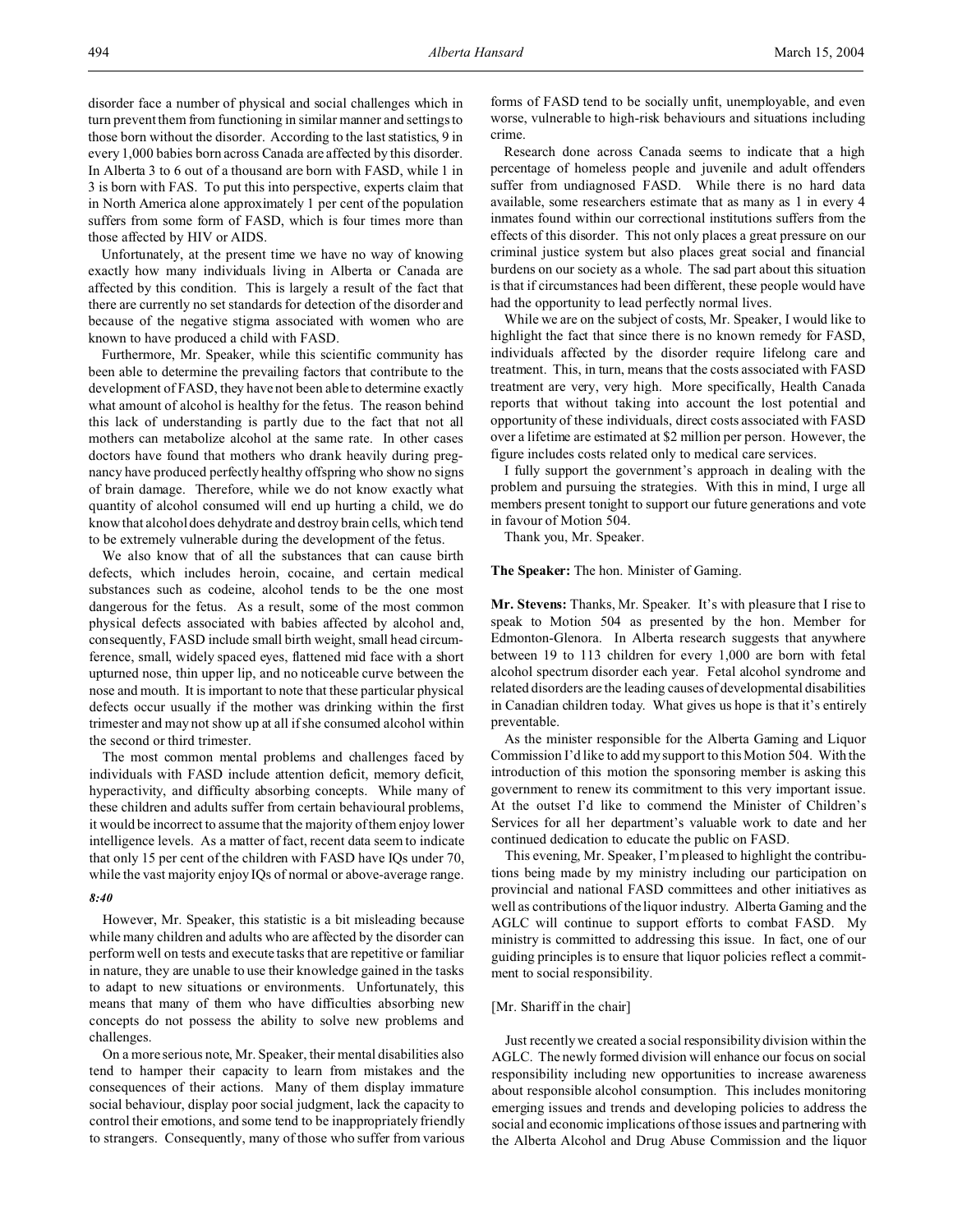Alberta Gaming is also a member of the recently established Alberta FASD Cross-Ministry Committee. This committee supports a collaborative approach to planning and delivering provincial government programs and services. The AGLC also represents Alberta on the Social Responsibility Committee of the Canadian Association of Liquor Jurisdictions. As the provincial representative we put Alberta's initiatives on the table and bring back useful information on other jurisdictions' liquor-related programs and campaigns including those relating to FASD. At the annual meeting last fall Alberta announced that it will develop a new strategy for fetal alcohol spectrum disorder to be led by Alberta Children's Services.

Mr. Speaker, I'm pleased that the liquor industry shares our view that FASD is a serious issue and is proactive in promoting responsible consumption. A very good example of this is the Brewers Association of Canada, which considers FASD among its top three social issues along with drinking and driving and minors accessing liquor. Through its funding of FASD initiatives, the association is helping to raise awareness about this disorder. According to a recent survey by Ipsos-Reid, 98 per cent of women in Canada understand that drinking alcohol during pregnancy is harmful. In other words, awareness appears to be generally very high.

Once you build awareness, the challenge is to help direct behavioural changes. An example of this is the mother that has given birth to one FAS child. It's my information that the likelihood that she will have another is an alarming 776 out of 1,000 live births. Because of information like this, the Brewers Association has indicated that they will take a more targeted approach to future allocation of funds for education initiatives.

The Brewers Association will continue to promote the message that drinking responsibly during pregnancy should mean not drinking at all. Together with the College of Family Physicians they are promoting this message through the alcohol risk assessment and intervention program. This program gives physicians the tools they need to identify at an early stage those most likely to have a problem with harmful drinking. Currently it's used by 4,000 health professionals and all 16 medical schools across Canada.

A spinoff of this program is the Caring Together initiative developed with the Native Physicians Association. This initiative focuses on education about drinking during pregnancy within the aboriginal community. Most importantly, the program is culturally sensitive in that it combines western medical practice with aboriginal healing methods and native spirituality to promote responsible consumption of drugs and alcohol.

Mr. Speaker, education and information go hand in hand. Industry is committed to making sure Albertans get educated by improving the availability of FASD information. Over a three-year period with funding of \$350,000 the Brewers Association has supported the Motherisk program at the Hospital for Sick Children in Ontario. The most significant advantage of Motherisk is its tollfree help line, especially helpful for remote communities in Alberta where FASD information is hard to access. This along with FASD community programs and articles in magazines like *Canadian Parent* is helping Albertans and families affected by FASD.

Another keyindustry leader, the Alberta Liquor Store Association, is also making sure that Albertans get the facts on FASD including partnering to run the Your Baby Doesn't Need a Cold One campaign in liquor stores throughout the province. This pilot project included FASD promotional displays and nonalcoholic beverages.

#### *8:50*

This April the annual ALSA conference and trade show will provide another opportunity for the liquor industry to find new ways to deal with FASD. I encourage the liquor industry and its associations to continue these and all other important efforts to prevent FASD.

Mr. Speaker, I support Motion 504, and the Minister of Children's Services can continue to expect support from Alberta Gaming as we explore new partnerships through our ministries and with industry stakeholders. Of course, I encourage all members to vote in favour of the motion. Thank you very much.

### **The Acting Speaker:** The hon. Minister of Children's Services.

**Ms Evans:** Thank you, Mr. Speaker. It's with a great deal of pleasure that I rise in support of Motion 504. I'd like to give a bit of brief background and then tell you about some of the exciting initiatives that Children's Services and our partners are undertaking with FASD.

I reflect the pleasure of learning so much about this from the now Minister of Learning, who, when he had this portfolio or this responsibility centre, pursued avidly and aggressively the issue of putting FASD on the map of the Alberta government. We owe him a great debt, and I say thank you. He is possibly the only one that drives a truck in his neighbourhood with a sign on the bumper sticker saying, "Don't spoil your child," and for that advocacy and that continuing support I am also grateful.

It's astonishing to know that right from biblical times, when in the Bible there is reference that a mother should not consume wine or alcohol or spirits because it might make the baby to turn out to be silly, throughout the ages at different times there have been whole societal structures that seemingly have ignored FASD. Today with our knowledge of the permanent brain injury of FASD, I think it's important to pursue the results of this motion and carry one step further every program that would accelerate education to absolutely everybody.

Tonight we've heard references to supports for people who have a disposition to diabetes and to effects of alcohol abuse, namely some of our native population. But today at the Glenrose they will tell you that it's most frightening to contemplate the martini moms, as they're known, who will sit in fancy neighbourhoods in fine houses and drink and then just pray at the time of that birth that the alcohol will not be demonstrated in any tangible way on either the face of the baby or on the resulting imprint of the brain. I find it astonishing that people can still believe that it might not have an effect: oh, well, it doesn't affect everyone. Well, why take the chance, Mr. Speaker?

This year we had a mocktail contest between a number of the media who on two separate days in Calgary and in Edmonton put together cocktails that were mixtures of juices or milk that were safe for a pregnant mom to consume, and through that we have been working to energize the media to be very aware of FASD/FASE. I think that to their credit they have done quite a fine job of putting articles in periodicals and talking about it with more knowledge than we had seen previously on this subject.

But, Mr. Speaker, I'm going to reflect on something that for me is a cruel disappointment, and that is that when we ask for leadership from our federal government on this issue, we're met with platitudes and no money. We continue to ask for an allocation of funding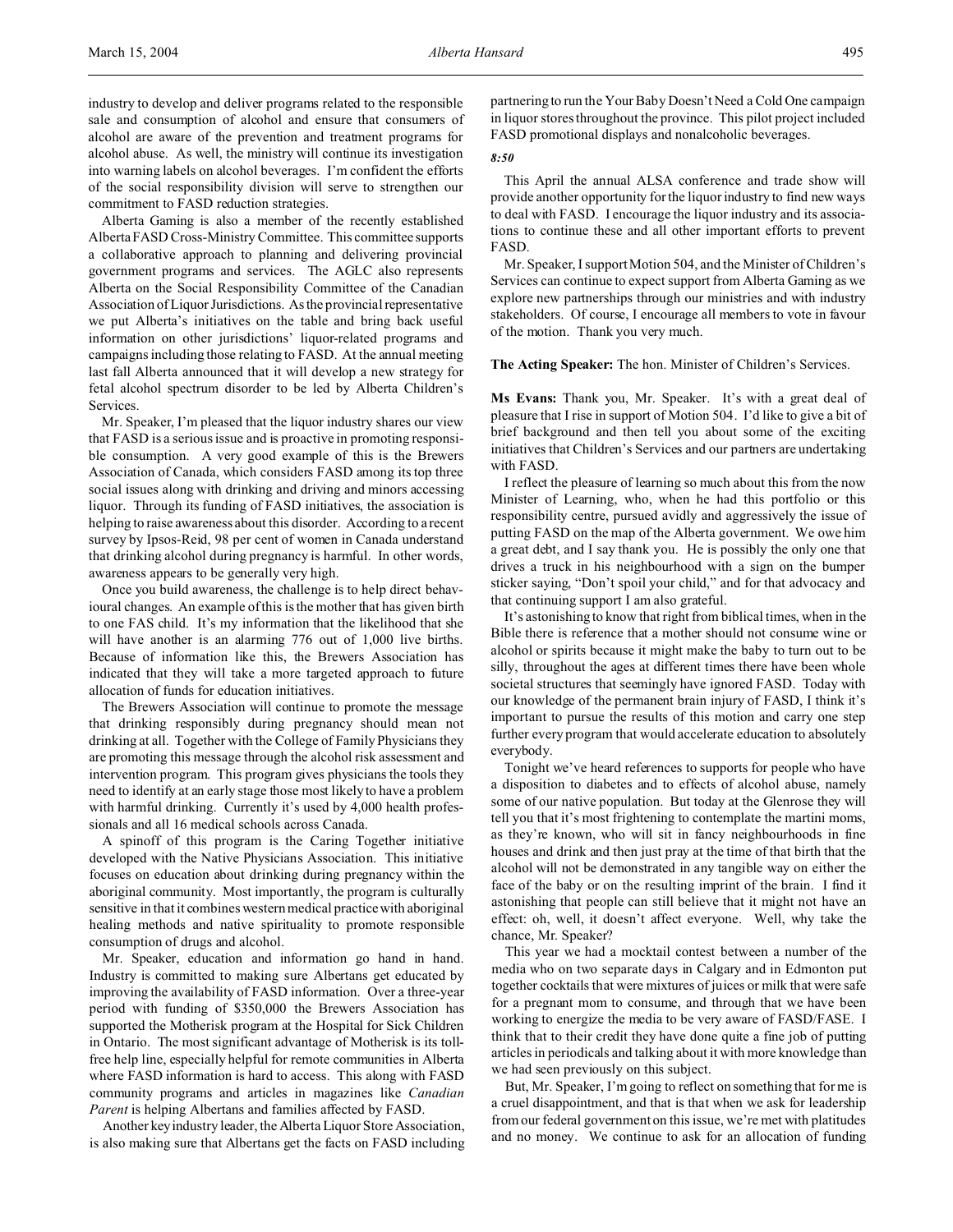which has been promised under the FASD initiative federally, especially concerning our on-reserve funding formulas. Repeatedly we say, "Please provide us the support," and repeatedly it is not delivered.

We believe that women who continue to drink alcohol during pregnancy have many complex needs. Some do not want to confide in their partner that they have been indulging in alcohol, and we know from our discussions with addiction experts that many would have undertaken treatment if they weren't so conscious of the shame that that intervention might bring forward.

Frequently women who divulge that they have had an addiction or drank alcohol during their pregnancy will lose a male partner, and the partner will leave them alone to face the situation by themselves. As a result, Mr. Speaker, often they are unsupported women who have the babies and then turn them over to the province to take care of. I think that that's one of the most tragic circumstances of all because often that is an impediment for people who may wish to adopt a child. So we've given somebody a life sentence that is completely preventable, one hundred per cent preventable, and we should in fact as Albertans do everything we can to be aggressive in providing people with the information so they'll stop drinking.

Mr. Speaker, I'm going to relate for the record an astonishing circumstance I find myself in when I go into schools. That is that I tell grade 6s about FASD. I tell them the effect of it. I draw the picture of the mother on the blackboard. I draw the picture of the brain, their beautiful whole brain, and then a brain that has had that compounding injury of FASD.

Now, during this period I look at the children, and I say, "How many of you pour alcoholic beverages for your parents?" I can guarantee you, Mr. Speaker, that if you could go to any part of Alberta and put 52 kids in grade 6 in a class and ask them that question, you'll get over 80 per cent that will put up their hands. They, in fact, either pour their dad a beer or get their mother a glass of wine. The implication of that is that kids that are too young to know the effects of alcohol are pouring alcoholic beverages for their parents.

So then you ask them, "Well, you know, have you heard about fetal alcohol spectrum disorder if a mummy drinks when a baby is in her tummy?" And, believe me, they all know how it got there, and they may be on the threshold of making those decisions themselves.

**Dr. Taylor:** I didn't know that until I was 20.

**Ms Evans:** And I'm not surprised, Mr. Speaker, that some wouldn't have known that.

But, Mr. Speaker, when you tell them that if the mummy drinks alcohol, the brain on the blackboard that looks like Swiss cheese might actually be the result, and when you look back at the kids and you don't let them put their hands up, I'll tell you what you see: you see at least half a dozen kids that look sick to their stomachs. I think the reason they look sick is because they know full well they've been asked by somebody who's pregnant to pour them an alcoholic beverage.

So, Mr. Speaker, we've got a long way to go on the education of FASD/FASE in the province. We've made a good start both with the resources and the awareness, but I think this activity, this motion, and promotion of this can only accelerate it. I challenge hon. members on both sides of the House to contact our office, and we'll be pleased to provide you materials for your constituency offices and, what's more, a bumper sticker so that you too can join the wave started by the hon. Minister of Learning and carry the message.

Thank you very much.

**The Acting Speaker:** The hon. Member for Calgary-Shaw.

**Mrs. Ady:** Thank you, Mr. Speaker. I'm pleased to be here tonight to offer my thoughts and speak in favour of Motion 504. I'd like to begin my remarks by commending my colleague the hon. Member for Edmonton-Glenora and also the Minister of Children's Services for bringing forward this motion and for the work that she's done around FAS and FASD.

Before coming into office, I don't think I was aware that such a condition existed. I don't think I'd ever thought I knew anybody that had the condition. I wasn't even aware that it ever happened, and I'm not certain how that happened or why that happened, but I'd never felt like I'd had exposure to it. Shortly after coming into office, I was made the chair of the Social Care Facilities Review Committee, so as I began to interview kids out there, I ran into the condition for the first time.

What was really surprising to me was that I actually did know about the condition. One of my good friends back at home had adopted a child. They had never been able to have children, and they were very excited when they got this little baby girl. She was a beautiful baby, but by age five and six they began to notice deficiencies in the child. We weren't certain what those deficiencies were, and as a church community we worked very . . .

**The Acting Speaker:** I hesitate to interrupt the hon. Member for Calgary-Shaw, but the time limit for consideration of this item of business has concluded.

# head: *9:00* **Government Bills and Orders Second Reading**

### **Bill 20 Minors' Property Act**

[Adjourned debate March 10: Mr. Hancock]

**The Acting Speaker:** The hon. Member for Edmonton-Centre.

**Ms Blakeman:** Thanks very much, Mr. Speaker. I'm pleased to rise and comment on Bill 20, the Minors' Property Act, that has been brought forward by the hon. Minister of Justice and Attorney General. This bill is really a companion bill to Bill 19, which is the Public Trustee Act, and they need to be viewed together because they do refer to one another, but also they're both bills that are updating and consolidating and clarifying long existing pieces of legislation that need that update. They need to move into the 21st century.

So a couple of things that are changes to the existing act. Some of them I think might in fact be carried forward but are expanded. We've got the court confirmation of contracts, situations where minors have entered into contracts or people have entered them in, parents or guardians have committed them. Often that needs to have an overriding confirmation from the courts, and in fact that is anticipated and brought forward in Bill 20.

There's also a clarification of discharging a contractual obligation to minors, and I believe that the Minister of Justice had given the example of a minor taking a bike into a shop to be fixed and then trying to claim it back again. Under the existing legislation it was so broad that, in fact, strictly enforced and strictly interpreted according to what we had in the old act, the youth wouldn't have been able to get their own bike back even if they'd paid the bill for the repairs.

So this makes it clear where there's already a sort of contractual or implied contractual relationship how things can proceed there, especially around money – and that's money including wages and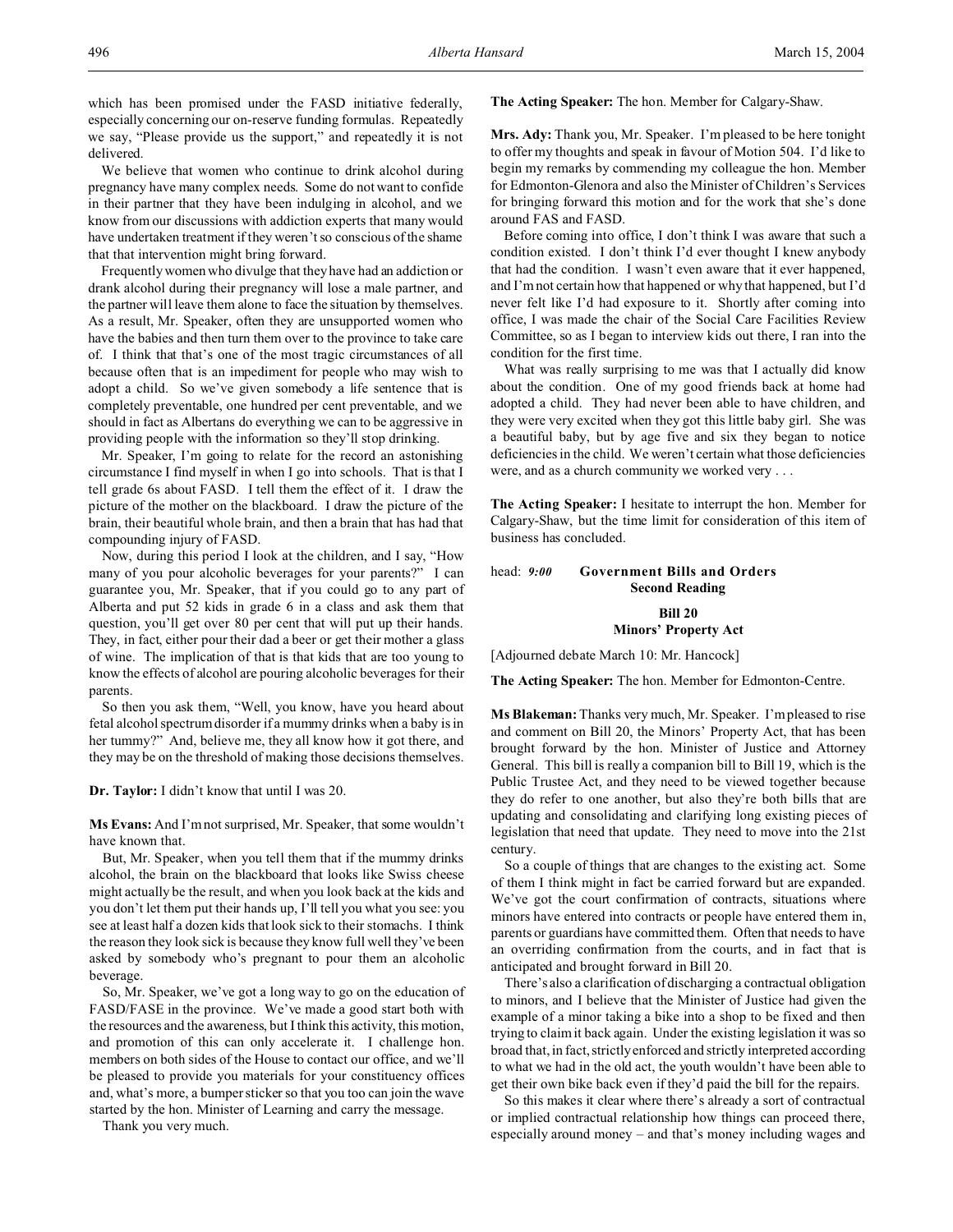benefits but aside from that as well – and also goods like the example that was used in the bike being fixed.

The bill is careful to always put forward the concept of best interests and that any decision that is made around a minor's property or money that's owed to a minor be contemplated in that context of best interest. The bill includes some reciprocal agreements back and forth between the Public Trustee Act, and it also looks at court appointment of a trustee, especially around the scope where they can appoint a trustee for just specific parts of a minor's property. In other words, mostly what this is anticipating is a large settlement that needs to be given full protection under the law, something like a settlement from a traffic accident or perhaps a large amount of money inherited through a will, for example. There might be other parts of the minor's property that don't need to get that kind of thorough safekeeping that's offered here, but in some cases it does need to be put under a trustee.

With the feedback loop that I've used, I haven't heard any concerns that have been raised thus far, but often once the minister speaks and we have a response from the opposition, people start paying attention. I may well hear some additional things over the next week or so, but given what I knew about the bill and had asked around about, I haven't heard any concerns raised thus far.

This is an update, a consolidation, a clarification, so I really wasn't expecting any great objections. I'm pleased to see the concept of best interest that is incorporated into it. At this point I'm willing to support Bill 20 in second reading, and I look forward to a more thorough examination of the clauses in Committee of the Whole.

Thank you.

[Motion carried; Bill 20 read a second time]

### head: **Government Bills and Orders Committee of the Whole**

[Mr. Shariff in the chair]

**The Deputy Chair:** Hon. members, we'll call the committee to order.

### **Bill 18 Maintenance Enforcement Amendment Act, 2004**

**The Deputy Chair:** Are there any comments, questions, or amendments to be offered with respect to this bill? The hon. Member for Edmonton-Ellerslie.

**Ms Carlson:** Thank you, Mr. Chairman. Happy to have an opportunity to speak to Bill 18, the Maintenance Enforcement Amendment Act, 2004. We've been waiting for this bill for some time. It makes some proposed amendments that we're very happy to see on this side of the House.

Certainly, maintenance enforcement continues to be an ongoing issue in our constituency office. It's sometimes the number one, sometimes the number two, and sometimes the number three issue. Custodial parents continually have a very difficult time in gaining access to the funds that are rightfully due to the children that they are trying to raise in a supportable fashion, and for years we've been asking for some strengthening of the rules that maintenance enforcement has at its fingertips.

Some of the things that we see in this bill are really good. I like the raising of the bar for the restrictions that we see in the different kinds of licences that noncustodial parents can be restricted in getting if they haven't kept up with their payments. There's no doubt that having the restrictions on the driver's licence has been a

positive step. Further, restricting hunting, fishing, and outfitter licences when debtors are in default is a good idea.

It's a new idea to me that lottery winnings of over a thousand dollars should go to support the family of a debtor who has maintenance arrears, but I think that's a good idea too, although certainly it's going to, I think, as some of these other ideas in this bill, increase the amount of paperwork, but it's a really good plan. If a noncustodial parent has a windfall, his children should share in that benefit if he's in arrears, I believe.

Some of the consistency that we see lining Alberta up with some of the other provinces is also supportable. The increased access to information sharing between banks, releasing information to police, providing addresses to courts, identifying reciprocal programs are all very good, I think. Deterrent fees are also very good, but those two, sharing the information and the deterrent fees, bring up for me the two still outstanding significant issues around maintenance enforcement, and those are the lack of co-operation and co-ordination we have between interprovincial jurisdictions.

It's still really difficult to find noncustodial parents who skip the province and try and hide. We have a great deal of problem dealing with other provinces in trying to find those folks. We've had some good co-operative efforts with B.C. and Saskatchewan, but other provinces farther away seem to be increasingly difficult, not increasingly easy, to work out situations with noncustodial parents.

So I would very much like the Minister of Justice to take this under advisement and to bring forward legislation soon that works at interprovincial co-operation in this issue. If we could get the other provinces to share information with us similar to the proposed amendments that we see in this bill, then we would put the money in the hands of the children and for their care in a much faster and far more appropriate fashion.

## *9:10*

The other absence of information that I see here that I think is very necessary for us to talk about is the constant reduction we see of outstanding arrears for noncustodial parents. They let their arrears build up for months or years and then go to court and declare themselves to be under duress and have those arrears wiped out or significantly reduced and often then apply for a reduction of the monthly support payments that they should be making.

That penalizes the children, Mr. Chairman, and that rewards an offending parent. I think that that's just plain bad, and one of the most abhorrent things we do when we treat children badly in this province is to let those noncustodial parents get away with that. That's, to me, a crime and should be treated accordingly. Instead, we're letting them off the hook in these particular cases, and I don't see anything in this particular bill addressing that.

So I would again urge the Minister of Justice to take a look at that situation and to make it impossible in this province for noncustodial parents to weasel out of paying the money that is due to their children that those kids need in order to really live the lifestyle that they should be in terms of just generally being well-fed, welleducated, well-dressed, and available to participate in community activities. It's a real burden that we place on our future generation, and I think it's the wrong thing for us to do.

With those two points that I hope the minister takes a look at, if he'll take those under consideration, then I'm quite happy to support this particular bill. Thank you.

[The clauses of Bill 18 agreed to]

[Title and preamble agreed to]

**The Deputy Chair:** Shall the bill be reported? Are you agreed?